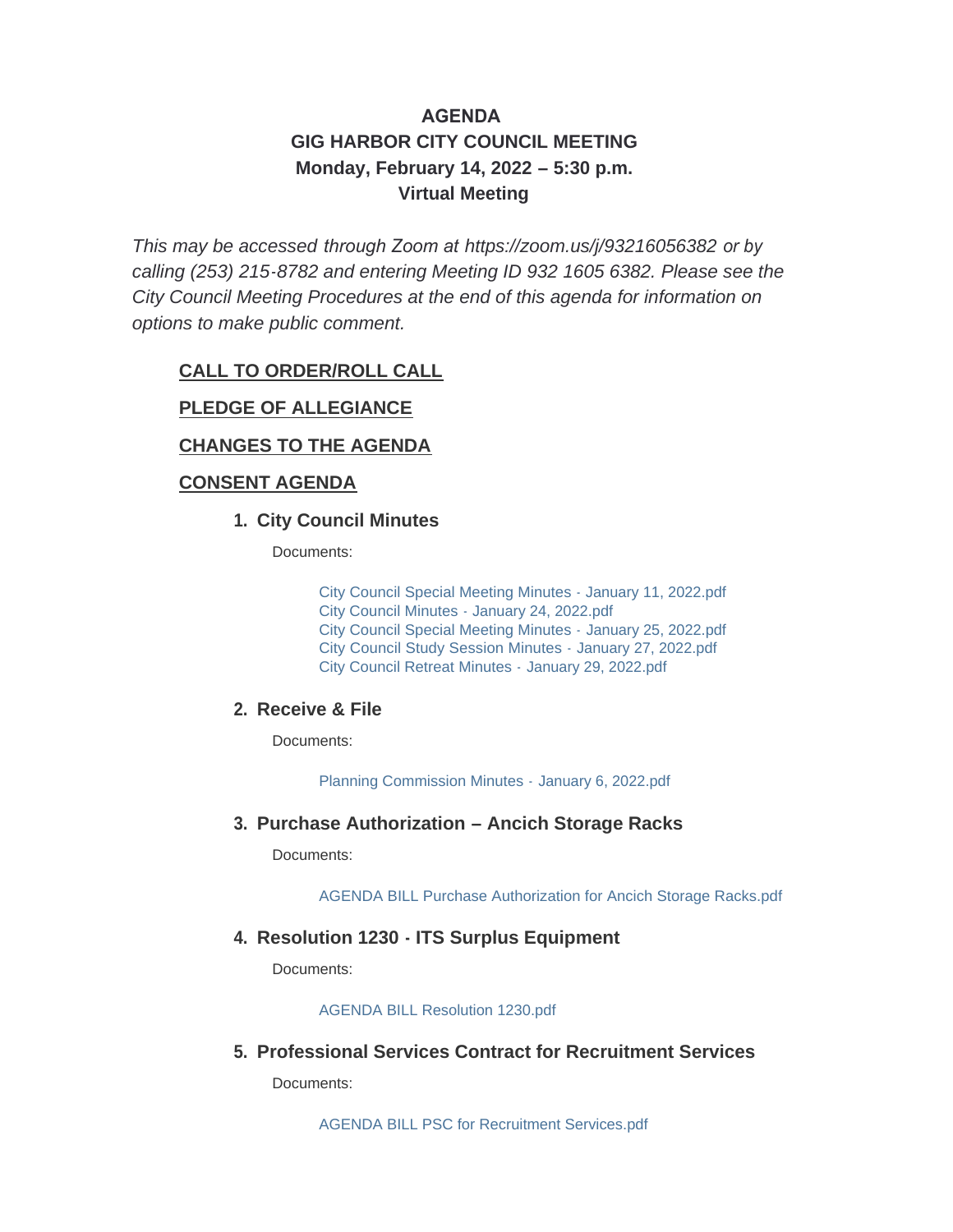#### **Interlocal Agreement with Pierce Transit for 2022 Trolley 6. Service**

Documents:

[AGENDA BILL Interlocal Agreement with Pierce Transit for Trolley](http://www.cityofgigharbor.net/AgendaCenter/ViewFile/Item/774?fileID=1778)  Service.pdf

## **Approval of Payroll 7.**

Checks #8334 through #8340 and direct deposit transactions in the total amount of \$498,654.85.

## **Approval of Vouchers 8.**

Check numbers 97136 through 97286, Cashier's Check number 1448755 and ACH payments for FY2021 and FY2022 in the amount of \$2,415,686.41.

## **PRESENTATIONS**

## **Promotion of Detective Sergeant Tray Federici 1.**

#### **MAYOR'S REPORT**

## **PUBLIC COMMENT ON NON-AGENDA ITEMS**

## **OLD BUSINESS**

## **Resolution 1231 Amending Legislative Agenda 1.**

*Suggested Motion: Move to approve Resolution 1231*

- a) Report: City Clerk Josh Stecker
- b) Clarifying questions from Council
- c) Public comment
- d) Council deliberation and action

Documents:

[AGENDA BILL Resolution 1231.pdf](http://www.cityofgigharbor.net/AgendaCenter/ViewFile/Item/767?fileID=1766)

#### **NEW BUSINESS**

# **First Reading of Ordinance 1482 Stormwater Code Revisions 1.**

*Suggested motion: None.*

- a) Report: Public Works Director Jeff Langhelm
- b) Clarifying questions from Council
- c) Public comment
- d) Council deliberation and action

Documents: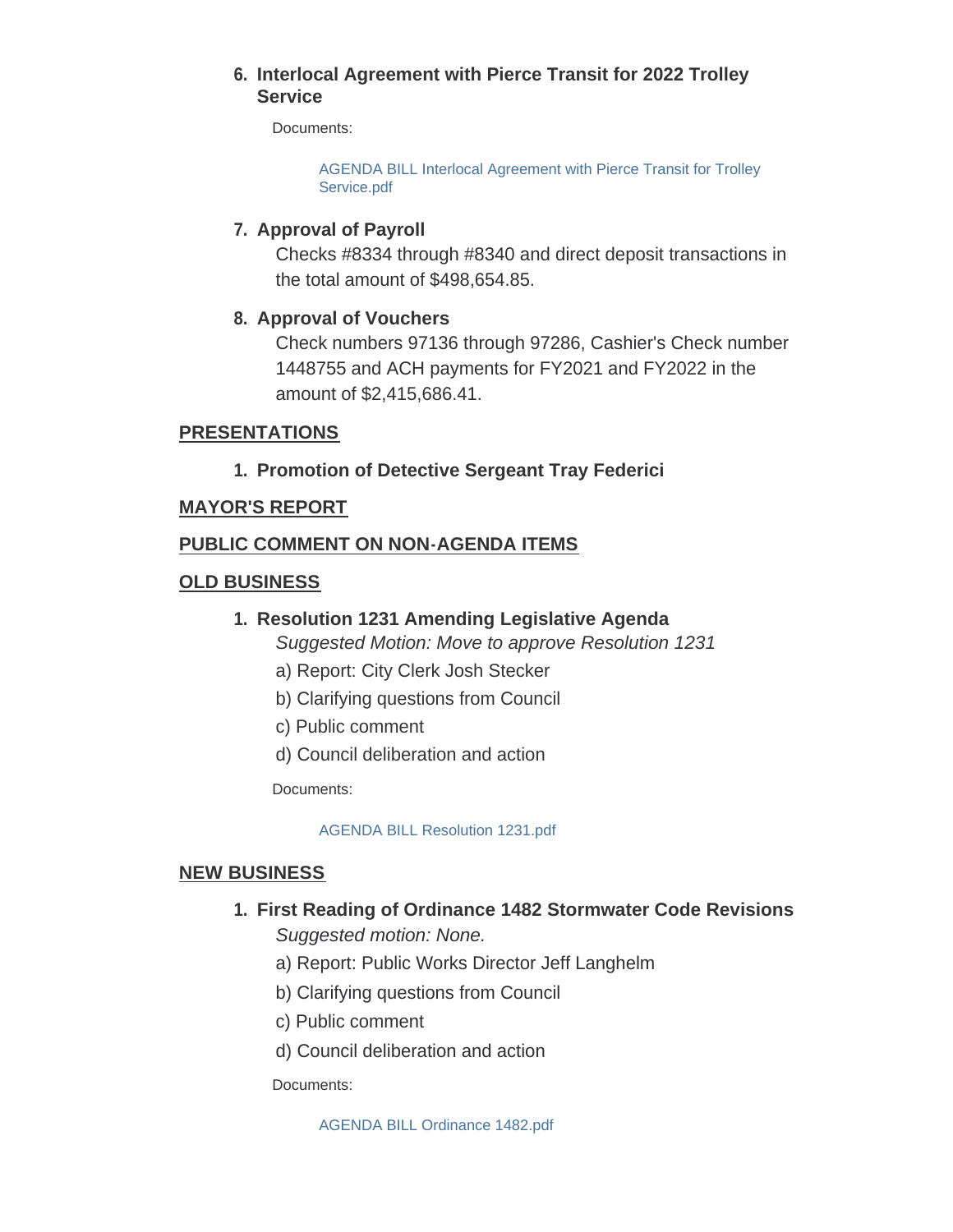- **REMOVED FROM AGENDA Resolution 1232 Authorizing 2. the City to Apply as Co-Applicant on an EDA Grant**
- **Resolution 1233 Authorizing the Submittal of a Conservation 3. Futures Grant Application to Pierce County**

*Suggested motion: Move to approve Resolution 1233*

- a) Report: Parks Manager Matthew Keough
- b) Clarifying questions from Council
- c) Public comment
- d) Council deliberation and action

Documents:

[AGENDA BILL Resolution 1233.pdf](http://www.cityofgigharbor.net/AgendaCenter/ViewFile/Item/775?fileID=1784)

## **STAFF REPORT**

**Quarterly Budget Report 1.**

Documents:

[4th Quarter Financial Report.pdf](http://www.cityofgigharbor.net/AgendaCenter/ViewFile/Item/769?fileID=1774) [2021 Budget Q4 Combined Report.pdf](http://www.cityofgigharbor.net/AgendaCenter/ViewFile/Item/769?fileID=1775)

## **COUNCIL REPORTS / COMMENTS**

## **ANNOUNCEMENT OF UPCOMING MEETINGS**

Documents:

[Agenda Planning Schedule.pdf](http://www.cityofgigharbor.net/AgendaCenter/ViewFile/Item/758?fileID=1783)

## **ADJOURN**

## **PUBLIC COMMENT & DECORUM**

The City Council desires to allow a maximum opportunity for public comment. However, the business of the City must proceed in an orderly, timely manner. The purpose of a Council meeting is to conduct the City's business; it is not a public forum. The Open Public Meetings Act does not require that members of the public be allowed to participate or speak.

Public comment may be made remotely via Zoom or by phone during designated portions of the meeting. To speak during the meeting, press the Raise Hand button near the bottom of your Zoom window or press \*9 on your phone. Please refrain from raising your hand until the Mayor has announced that she has opened the public comment portion of the meeting. Your name or the last three digits of your phone number will be called out when it is your turn to speak. When using your phone to call in, you may need to press \*6 to unmute yourself. All speakers will have up to three minutes to speak.